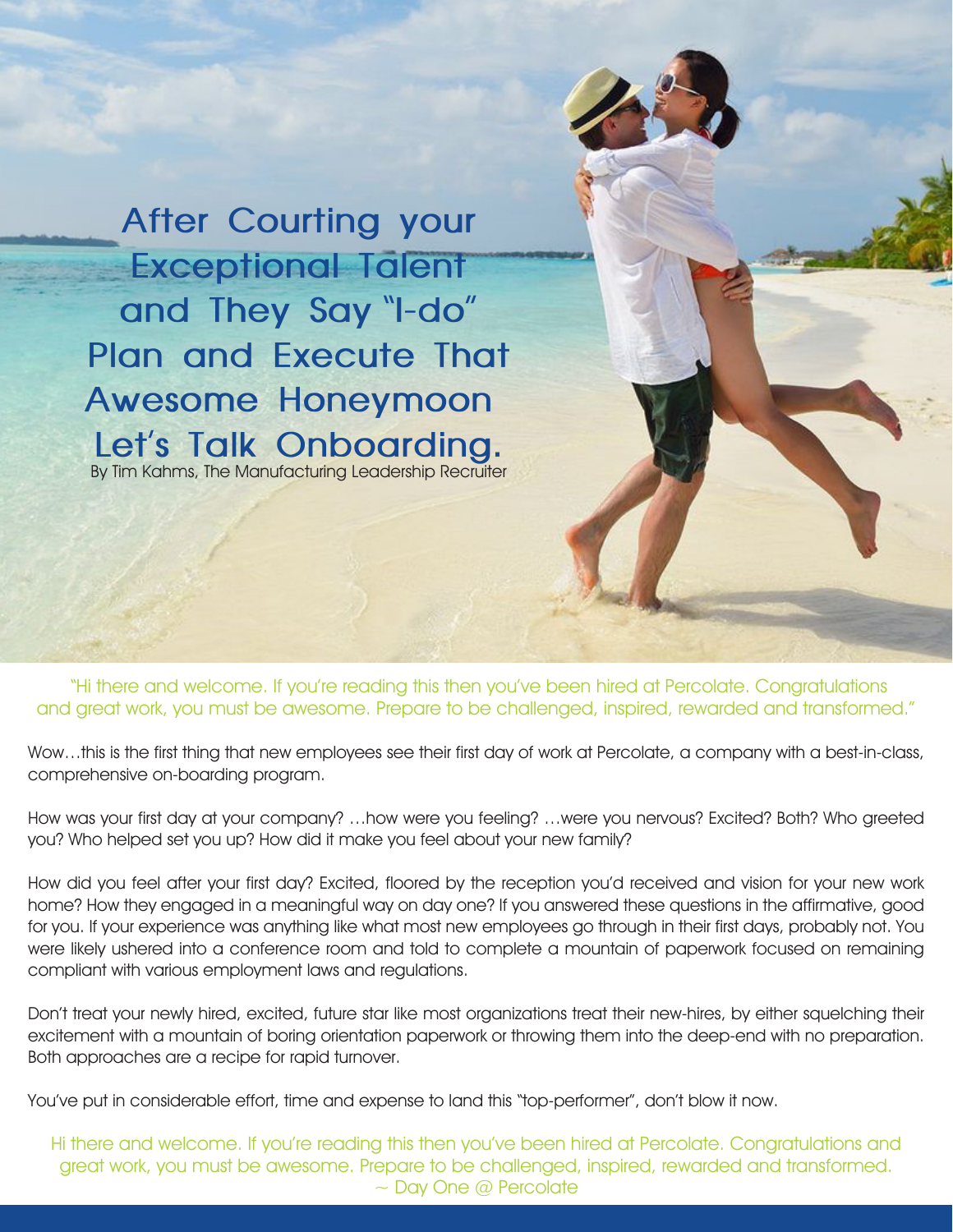#### Courtship vs. Marriage

Isn't it obvious to say that the key to a successful marriage is to put as much, if not more, effort into the marriage as you would the courtship and engagement? We would all agree that it's important to "keep the romance alive" in the relationship, yet I see far too many leaders (and recruiters for that matter) forget this simple advice when it comes their newly hired employees.

As I mentioned previously, if you truly want to build a team of top-performers, then you must face the hard truth that you must not only recruit top-performers who are already in committed long-term relationships with their employers, but to identify their career wounds, illuminate their opportunity gaps, and present your Employer Value Proposition (EVP) as a 'no- brainer' opportunity for them to self-actualize.

...and even if you successfully do all of these things, you still have to contend with their soon-to-be 'former lover' making last-minute, desperate entreaties to "Please stay...I'll do whatever it takes. I'll change I swear!"

...and don't forget about the other potential suiters who come out of the woodwork when they realize your exceptional performer is thinking about making a change. The day your recruiter makes that fateful call to your him/her and intrigues them just enough to lean-in and consider leaving their situation, a subtle mental shift happens, and they are now 'in-play.' The clock starts ticking, and just because you were the one to set things in motion, doesn't mean you will be the winner of this very serious game.

So why, oh why do the hiring managers who have done everything right during the courtship phase, let things fall apart the minute their superstar says, "I do?"

# LET'S TALK ON-BOARDING The Honeymoon

On-boarding, and it's first cousin retention, are often-times forgotten about in the excitement of the hunt and hire. Too many times I've seen hiring managers who, once they've gotten their hires butt to hit the seat their first day, move on to the next thing or next fire to put out. That's the summary of the 'hunt-kill' and move-on mentality that creates career wounds from the very first day. As any good marriage counselor will tell you, the work starts when the ring goes on the finger, but the real work starts on the first day of the honeymoon.

To drive my point home ever further, consider these facts from an Aberdeen Group study:

- Companies that excel at on-boarding and employee retention are 2.5 times the revenue growth and 1.9 times the profit margin of companies who struggle with these two critical skills.
- • Companies with strong on-boarding programs have 62% of their new- hires meet their first performance milestone on time, and 91% of those employees were still a part of the company after their first year.
- • In contrast, the companies with poor or no on-boarding programs only have 17% of their new-hires meet their first milestone on time, and only 30% of them remained at the end of the first year.
- Also, according to the Aberdeen Group (I realize I'm quoting them a lot), you can expect to lose 1 in 6 new-hires within their first four months, and according to The Society for Human Resource Management (SHRM), nearly 90% of new-hires decide whether to stay or go with their new employers within the first six months. The cost of mis-hires is exorbitant…and unfortunately an all-to-common yet preventable condition of the current hiring environment (see [You Can't Afford a Mis-Hire](https://890e95a8-76a7-446f-8894-ce4d71454961.filesusr.com/ugd/cb7c12_a768ffc270844719a1d97dfaf48494aa.pdf))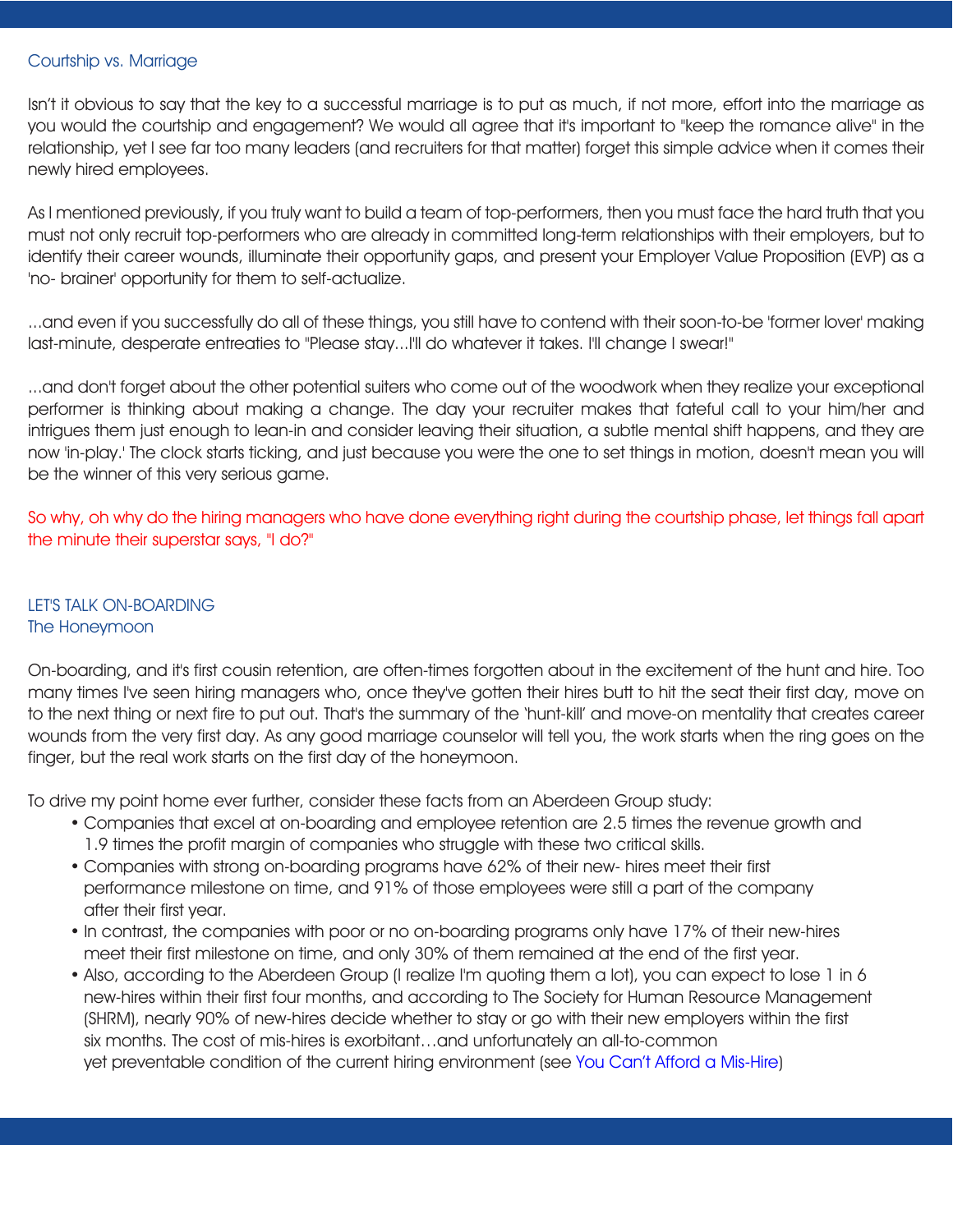# What happens when that Exceptional-Superstar of yours realizes that the song and dance you did during the interview process was just that, a song and dance?

As a seasoned headhunter who has been through the wars, I know from years of personal experience that companies are at their most vulnerable to losing key personnel within their first few months of starting employment. I'll even fill you in on what happens to be one of my secret weapons. I have search agents on LinkedIn that tell me when an manufacturing leadership professional starts a new job, and I make sure that myself or someone from my team reaches out to them within their first few months.

Do they feel disappointed? Are they let down after being promised the moon? Are they coming to realize buyer's remorse?

Why? Often-times my clients, who have a more contemporary view on recruitment, will take advantage of their competitor's mis-steps and opportunistically scoop up elite talent.

### All's fair in love and war, right?

During an Elite Leadership pro's crucial first few months of employment, you're still selling. Your new-hire doesn't have much invested yet, and they're watching to see how committed you are to their long-term success. Remember and reinforce your Employer Value Proposition and remember that your primary role as leader is to enable your teammembers to self-actualize. Be sure to create an environment that will enable them to achieve their personal and career goals within your four walls, and you will be the beneficiary of their rise to stardom.

Don't lose your best VP, Director, or Plant manager when I come calling with a more enticing opportunity. Incorporate these best practices into your company's on-boarding process, and you can increase your chances by 58% that your best employees will still be with your company after the three-year mark (The Wynhurst Group).

#### Besides...

You've already cut your back up candidate loose, and do you really want to start that tough search and arduous interview process over again? Besides, given that I provide my clients up to a full 1-year guarantee, you can see why I'm such an advocate for a strong on-boarding process? I've got skin in the game! …I don't like having to do the same work twice.

To ensure that you have a rock solid on-boarding process, you must first realize that for up to a full-year after a newhire starts, they go through a process called Organizational Socialization, which is just a fancy name for the process by which one passes from being an Outsider to an Insider.

In 2007, Bauer, Bodner, Erdogan, Truxillo, & Tucker published Newcomer Adjustment During Organizational Socialization: A Meta-Analytic Review of Antecedents, Outcomes, and Methods in which they pulled together and analyzed all existing peer-reviewed research on on-boarding. They integrated the findings of the best 70 scientific studies conducted with over 12,000 people and built a model to explain what helps people adjust to a new job. They found that proper onboarding should aim to provide three things:

- Clarity
- • Confidence
- • Connectedness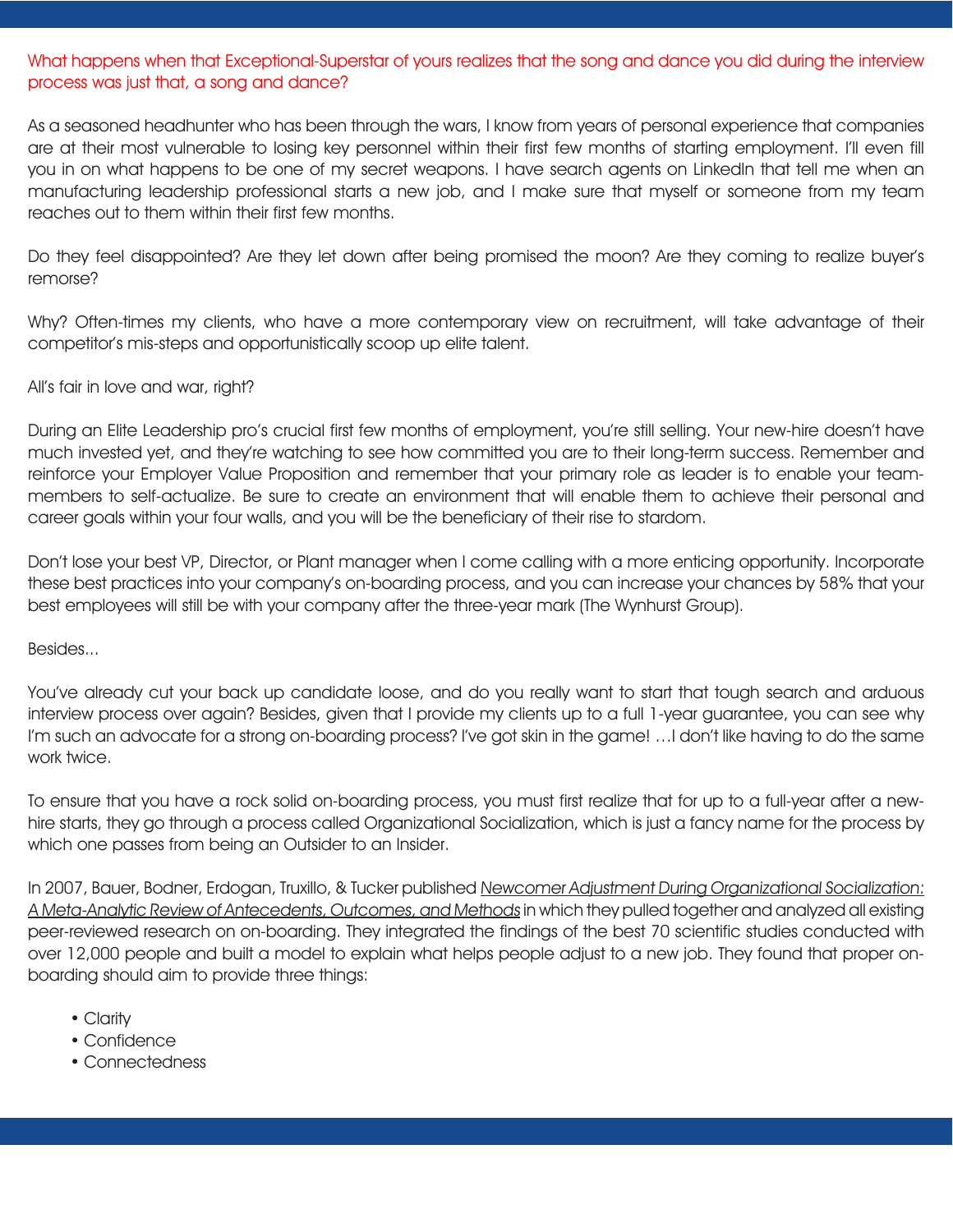All on-boarding should be viewed through these 3C's, and if an on-boarding task doesn't add to at least one of these three pillars, you should consider tossing it out.

Early On-Boarding - If you've implemented our best practices during the offer stage, you should have maintained open lines of communication from the moment your Superstar accepts your offer to the moment their butt hits the seat on day one. Send them a welcome pack, including information on your company's history, values and what to expect on the first day, first week and first month of work. Provide access to your employee portal, where they can fill out paperwork, sign up for keycard access, and any other logistical details that get in the way of hitting the ground running their first day. **Reduce first day bureaucratic stress as much as possible.**

On-Boarding Template - On-boarding should be clean and consistent, and a template or a checklist helps you do just that. Create a Trello board template to outline the all the steps involved in your on-boarding process and create a copy for your new-hires so they can get a feel for the upcoming weeks. In this example [\[CLICK HERE\],](https://trello.com/b/qr3AcASr/new-hire-onboarding) you will see several lists; on the "To Do" list, it will be the new-hire's responsibility to go through each card, completing the required paperwork or enrolling in the appropriate program, and then mark off check-listed cards to "Done." The "Before First Day" list isn't for the new hire at all, as it lists the setup work done by the you and the on-boarding team, but it gives your new-hire insight into everything that's been prepared for their arrival. The other lists are self-explanatory.

Be Crystal-Clear About the Role - Make sure that, all the way from the interview process through the first day, your superstar is crystal-clear on the role they've accepted. On their first day, invest the time to ensure they are brought up to speed on exactly what is expected of them. what their priorities should be, as well as any constraints on them that they need to be aware of (budget, approvals, other stakeholders). Make sure they understand your culture, and that you will protect that culture at all costs. They need to know what's expected in terms of values and DNA. What behavior is not tolerated? What does good behavior look like? How do your values manifest in the workplace? Do they understand that the embodiment of those values is a non-negotiable?

The Lay of the Land - Make sure your new-hire has a full understanding of the lay of the land:

Competition - Who is your competition? How many others are there? What's the market share? On what basis do they compete? Who tries to be the low-cost provider? Who the premier high-service provider? How do you differentiate yourselves? Sales and Marketing - What are your key messages? Who are your target customers? How do you acquire leads and convert those leads into customers? Advertising? Email? Referrals? How do you keep customers? What are your customers' concerns, objections, and fears? No-matter how technical the role, and no- matter how far removed from the end-customer one is, everyone in the company is a salesperson, and they can't sell if they don't understand the key messages. The Product - Teach your new-hire about the products or services you sell. Pricing, features, benefits, functionality, everything. They need to know exactly what you offer to the world, and they need to believe in it, heart and soul.

Jump into the Deep-End - Earlier, I mentioned a study by the Aberdeen Group that found that best-in- class companies had 62% of their new-hires meet their first performance milestone on time, and 91% of those employees were still part of the company after their first year. Facebook has employees launch into their first projects within 45 minutes of starting with the company, because they believe that the sooner, they feel like they are really contributing, the more confident they are that they made the right career choice. Make sure your new-hire feels like that they are pulling their own weight as soon as possible.

Cadence - Although you will be helping them hit the ground running ASAP, make sure you are very clear that you don't expect them to blast out of the gate their first day either. Be open with your new-hire as to what your expectations of them are their first few months. Let them know that you expect a learning curve but give them a target ramp-up schedule. Allow them to crawl before they walk and walk before they run. The first month they are starting to put the pieces together, by the end of the first 90 days they should be contributing at 80%, and after that, they should be at full capacity. You'll be surprised how fast superstars can get up and running, but you still need to give them a runway to take off from.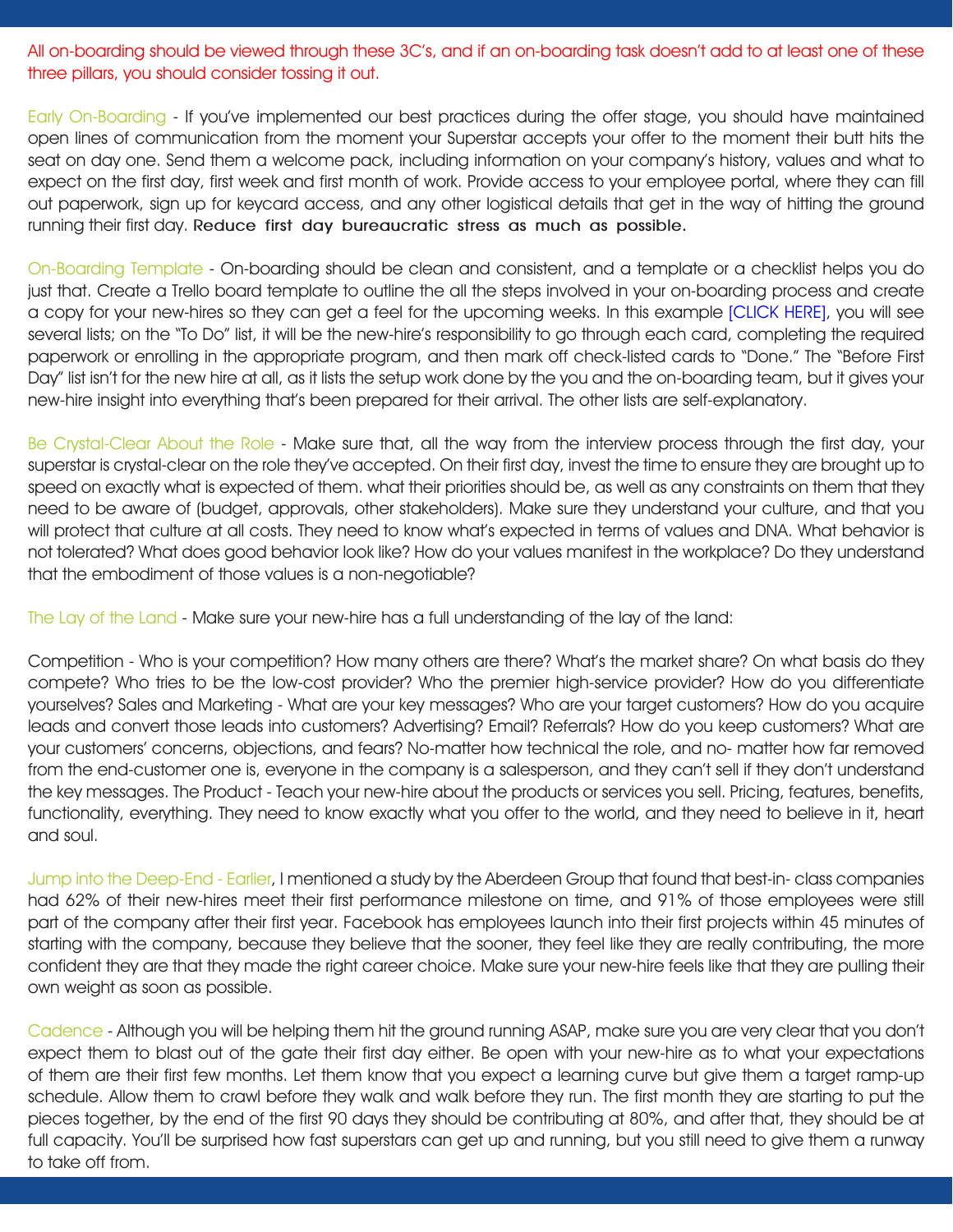Open and Frequent Communication - Weekly 1-on-1 check-ins are vitally important, even for top-performers. As they ramp up, be open and honest about where they're at compared to your expectations of their ramp- up, and make sure you're constantly asking them:

- How are you feeling in your new role?
- Do you feel you're on track?
- How confident are you right now?
- What are you enjoying the most?
- Is there anything coming up that's a concern?
- Any surprises?
- What's are you most excited about?
- Nervous about anything?
- "Do you have everything you need?
- Is there anything you need from me to help you be more successful?"
- Is this what you expected? A no here is a red-flag for an early departure. Dig further to see if there is something that needs to be fixed on your end, or if you need to realign both your and their expectations.

Immediate Engagement - Engage your superstar right from the jump, by pairing them with a someone from the team who will be their "on-boarding buddy." This will be someone they can go to for questions and problems, and to help them engage with the company when you aren't around. Give them a tour, introduce them to other team members, and plan a lunch to welcome your new-hire. Don't forget to organize informal meetings with key stakeholders, with colleagues from other departments, or with important clients with whom the they will need to collaborate.

Studies show that when new-hires feel socially accepted in their new company, they are more likely to experience success in their new roles. The building of social connections at work has a strong impact on engagement, so organize introductory sessions and time spent with members of different teams and departments. Make new-hire announcements within the company so that all employees are aware of the superstar, making it easier to reach out and welcome them.

Who Does What? - Think back to your first day. You were likely nervous about what to expect and hoping you would remember everyone's name. Eliminate that stress by being clear on who does what, what their key functions are, who the leaders of those functions are. Design an organizational directory Trello board (as you can see, I'm a fan of Trello) with a picture of everyone in your organization. Include the obvious things: name, picture, contact info, team, and role. Also include more human details like personal bios (history, hobbies, quirks, etc.) and links to personal social media profiles.

To make this a living, breathing document, set up a Typeform to collect information from your employees, and create a Zap to link up to a Trello board. As new employees get started, keep adding to the directory, and your new superstars will never have to worry about putting a name to a face ever again. Teams can be represented by lists, with the team leader's card on top, and as people move to different teams, simply drag the card to the appropriate team. Lastly, on each card, indicate their individual goals, priorities, and metrics (of in the case of the team leader, their team's goals, priorities, and metrics). [\[Click Here for a Real-Life Example\]](https://blog.trello.com/typeform-company-directory-with-trello) 

One thing to note about the 3C's. Not only should you focus on Clarity, Confidence and Connectedness as the pillars of a rock-solid on-boarding program, but you should also assess these three elements at an individual level as well. You can evaluate whether a new potential superstar is adjusting well to their new position through the lens of the 3C's. Measure at 30 days, 90 days, 6 months, and 1 year, the clarity they have in their role, their confidence in their ability to make an impact, and their effectiveness in making valuable connections within the team and the organization as a while. Falling short in any one of these key areas is a red flag that you may be losing your superstar soon.

In addition to making sure your new superstar's transition is going smoothly, keep a close eye on their performance,